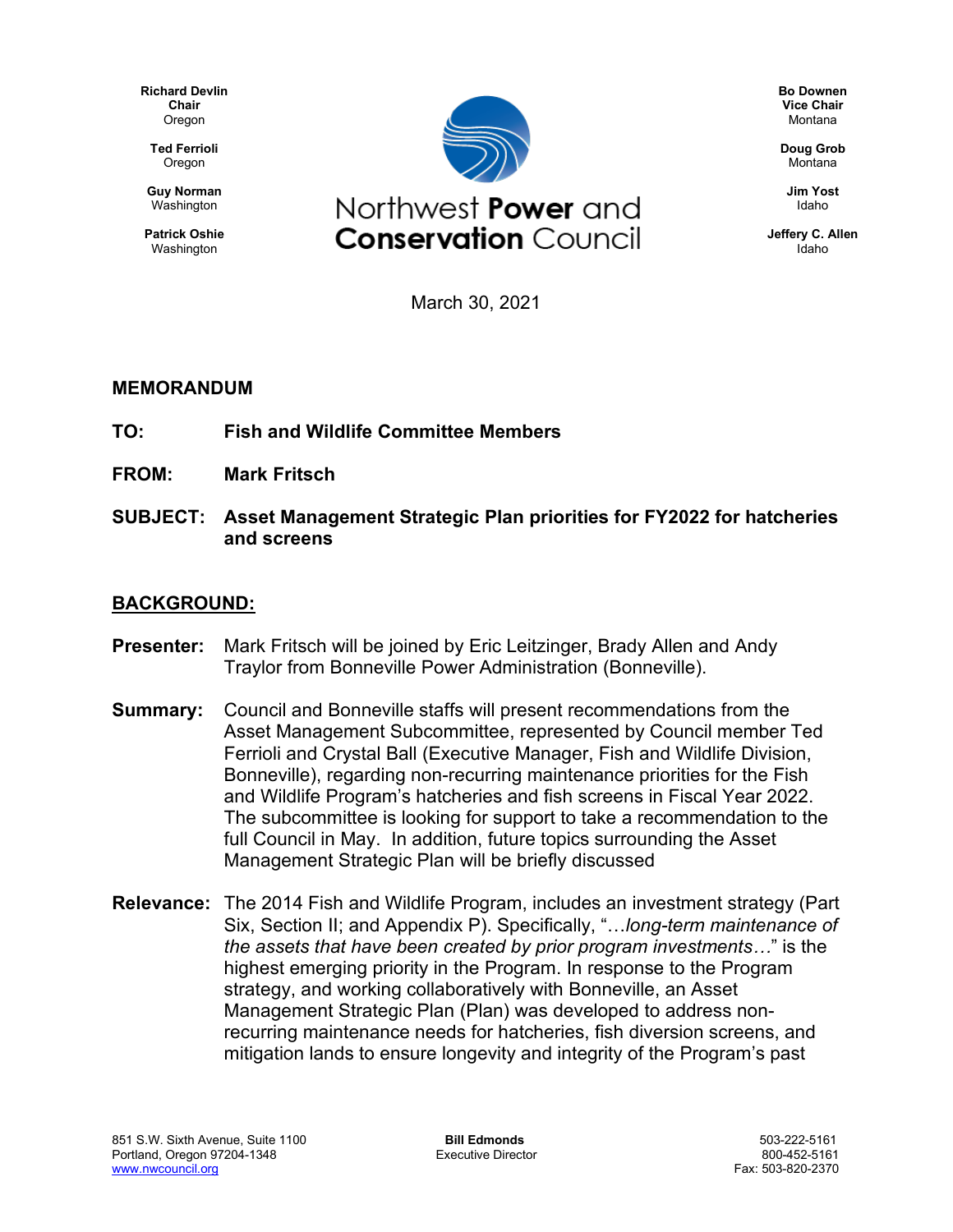investments made for the benefit of fish and wildlife. That Plan was approved by the Council on October 10, 2018.

- **Workplan:** Fish and Wildlife Division preliminary work plan 2020; Program Implementation (2014 Program and 2020 Addendum); and other program implementation
- **Background:** The Asset Management Strategic Plan (Plan) outlines the annual process where non-recurring maintenance needs are identified for the screens and hatcheries to ensure funds can be directed to the project(s) to inform their upcoming start-of-year budgets. In January Bonneville and Council staffs, with the support of the Subcommittee, requested priorities from sponsors and managers for both screens and hatcheries. In total we received nearly \$639,928 in requests for 16 screens, and \$2,171,139 for nine Program hatcheries. This year, Bonneville is placing emphasis on using Accord funding to address non-recurring maintenance priority needs at facilities that fall under an existing Accord.

In February and March Council and Bonneville staffs 1) reviewed priorities received in context to relationship and capacity to annual project and/or portfolio budgets; 2) confirmed total costs, and 3) determined if permitting and environmental review is needed.

In Mid-March staff, via email, provided the Subcommittee with information regarding priorities considered for implementation for Fiscal Year 2022 (see the following tables). The FY 2022 request for screens and hatcheries is for \$255,000 and \$237,794, respectively, for a total of \$492,794. This total amount does not exceed the Asset Management Placeholder of \$500,000. Bonneville and Council staffs are confirming hatchery costs, some of which were based on 2017 estimates from the independent engineering assessment. We feel confident that with additional review and prioritization more accurate costs will be obtained and the placeholder will not be exceeded.

There continues to be a need for certainty and commitment to securing a long-term funding stream to ensure the longevity and integrity of the Program's past investments made for the benefit of fish and wildlife. This is a component of the Council-approved 2018 Plan and given the number of requests received through the Plan, and urgent requests recently addressed in the Budget Oversight Group (BOG), this funding stream is clearly warranted. Recently in the development of a Collaborative Framework for Program implementation, there is a renewed commitment from the Council and Bonneville to work together to establish an approach and process for implementing Council recommendations, including project reviews and other annual processes and placeholders (i.e., BOG, Asset Management and Cost Savings).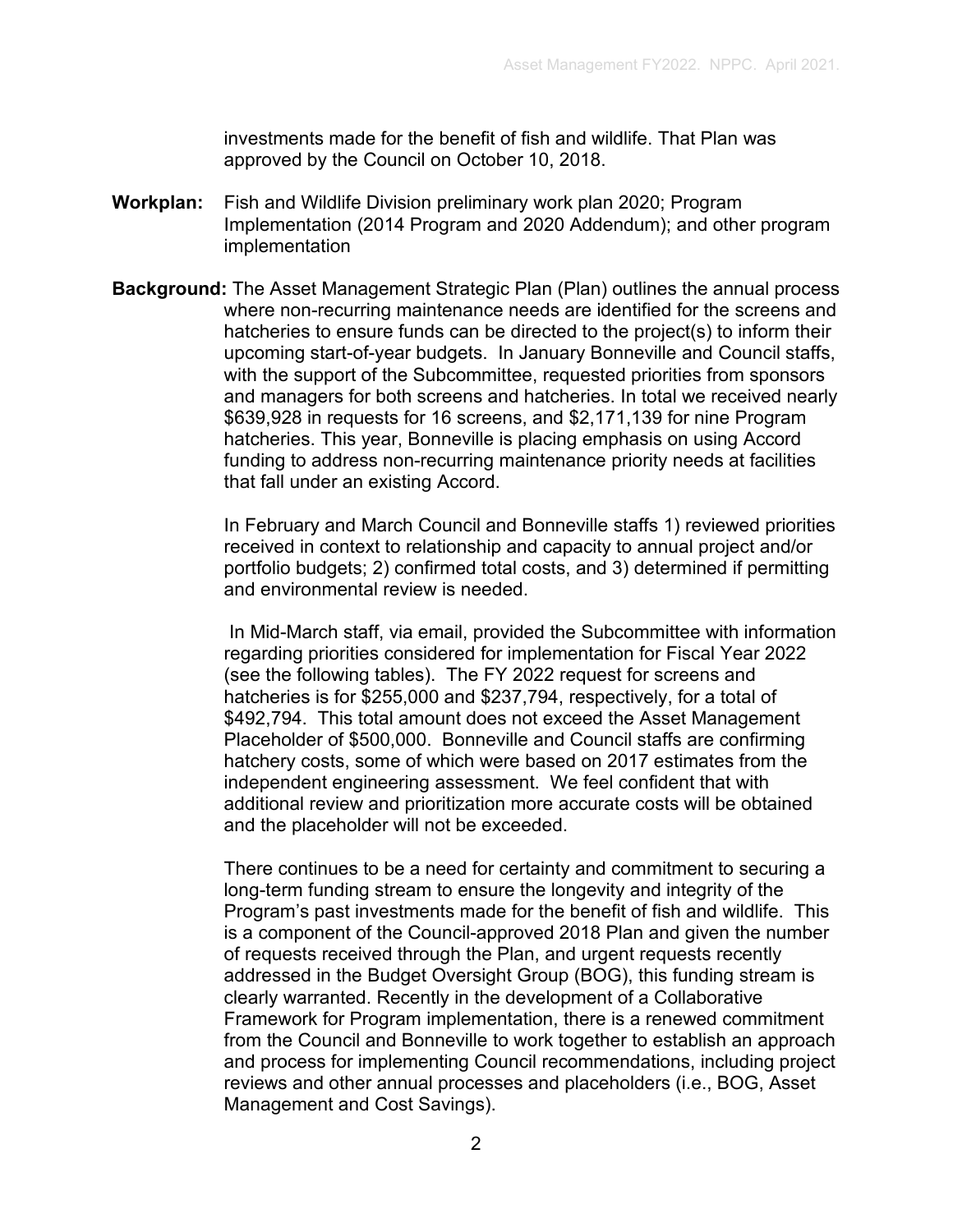In addition, as defined in the Plan, there is a need to update the independent assessment of the Program Hatcheries in FY2022<sup>1</sup>. This will be a process that will not be as extensive as the exercise in 2016/2017, but will also incorporate new facilities coming on-line (e.g., MRS Coho and South Fork Walla Walla).

#### *Program Hatcheries*

| Lake Roosevelt Resident -<br>Sherman Hatchery,<br>Project #1991-047-00               | Pole barn for vehicle/equipment<br>storage                                    | \$50,000  |
|--------------------------------------------------------------------------------------|-------------------------------------------------------------------------------|-----------|
|                                                                                      | New roof and siding                                                           | \$30,000  |
|                                                                                      | Residence carpet                                                              | \$10,000  |
|                                                                                      | Biosecurity/drainage upgrade -<br>gravel and paving                           | \$20,000  |
|                                                                                      | Refurbish domestic well to provide<br>adequate flow                           | \$25,000  |
| Umatilla Hatchery -<br>Project #1989-035-00                                          | Replace predator Netting                                                      | \$37,068  |
|                                                                                      | Seal (asphalt) settling pond to<br>prevent leaking                            | \$56,900  |
| <b>Snake River Sockeye Propagation -</b><br>Eagle Hatchery,<br>Project # 2007-402-00 | Rebuild heat exchanger (i.e.,<br>replace chiller seals and plates<br>cleaned) | \$8,826   |
| Total                                                                                |                                                                               | \$237,794 |

<span id="page-2-0"></span><sup>1</sup> At five-year intervals assessments will be conducted by an independent engineering firm to confirm and update major assets for the Program's hatcheries. The initial hatchery assessments were completed in 2017 and it is anticipated that the next assessment would be performed in 2022. The future assessments will use and amend the initial reviews in an effective manner (e.g., teleconference) and that site visits will occur only if needed (e.g., new facility). In this way it is hoped that costs, associated with the condition assessments, will be reduced and included as part of the funds associated with the implementation of the Plan.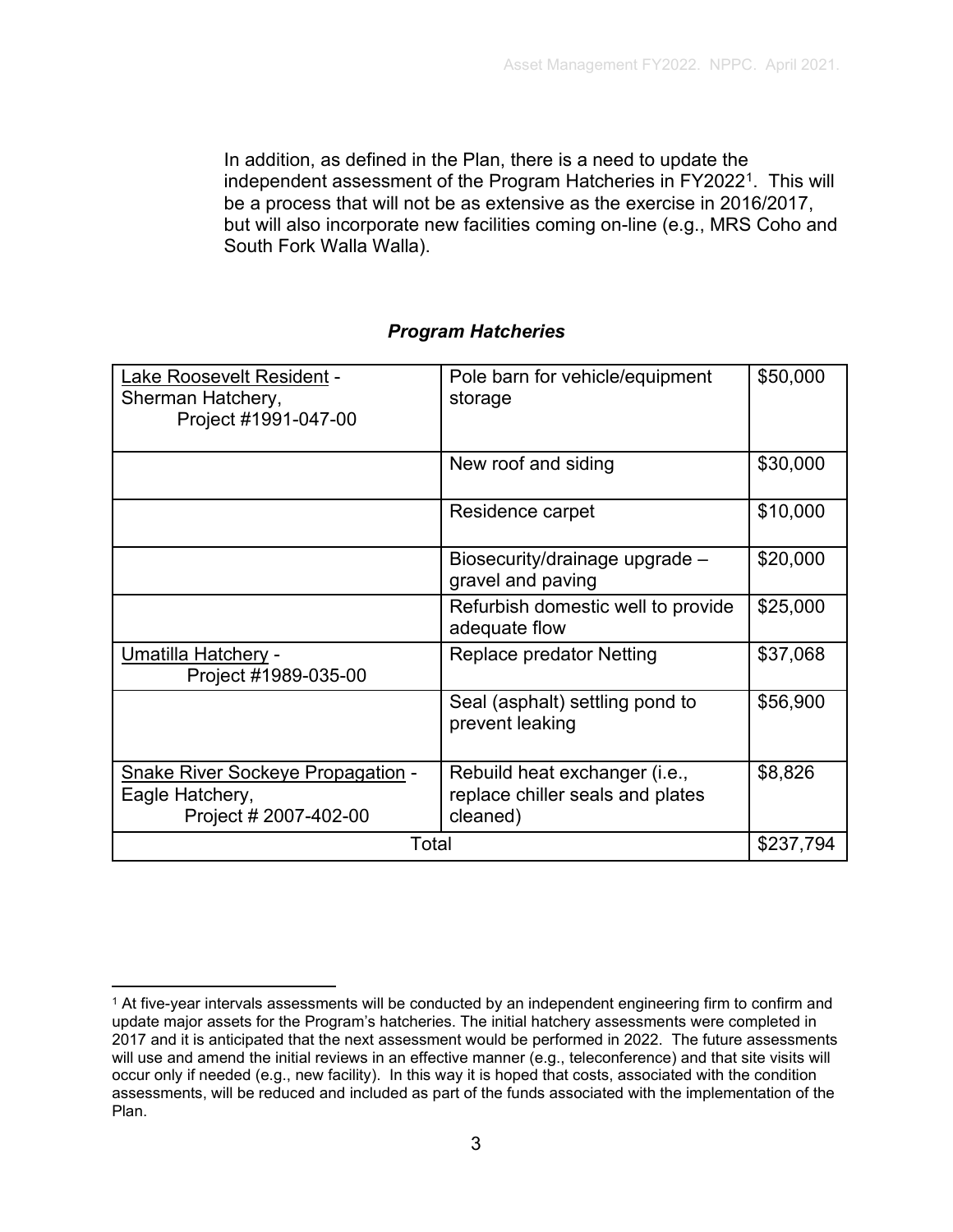#### *Program Screens*

| Idaho,<br>Project # 1994-015-00 | Replace Lemhi river -32 (L-32) fish screen.                                                 | \$115,000 |
|---------------------------------|---------------------------------------------------------------------------------------------|-----------|
| WDFW,<br>Project #1992-009-00   | Refurbish the McDaniel gantry and drum screen<br>and refurbish the Twisp Power drum screen. | \$100,000 |
| ODFW,<br>Project #1993-066-00   | Refurbish Brenda Ricco screen and updates, part<br>and material replacements                | \$40,000  |
| Total                           |                                                                                             | \$255,000 |

More Info:

- Resource maps for the Fish and Wildlife Program's [Hatcheries,](https://app.nwcouncil.org/ext/maps/APPrograms/) [Screens](https://app.nwcouncil.org/ext/maps/FSPrograms/) and **Lands**
- [2014 Fish and Wildlife Program](https://www.nwcouncil.org/fw/program/2014-12/program/)</u> (Part Six, Section II, page 114; and Appendix P, Maintenance of Fish and Wildlife Program Investments, page 199).
- [Asset Management Strategic Plan](https://nwcouncil.box.com/s/tv8ct47vzz58v8smuuzi53z7u5fanx9l)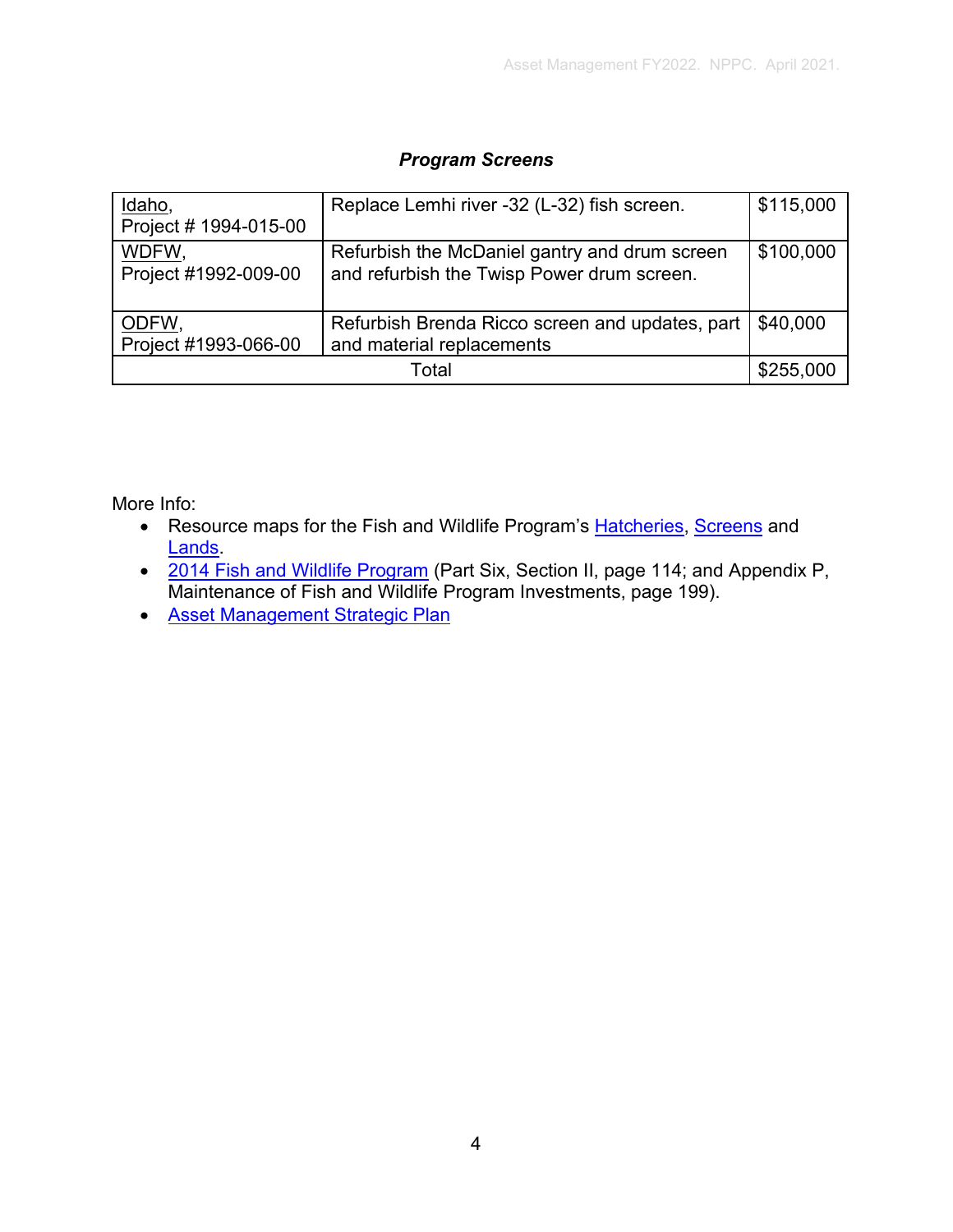# Asset Management Strategic Plan

### Priorities for FY2022 for hatcheries and screens

April 2021

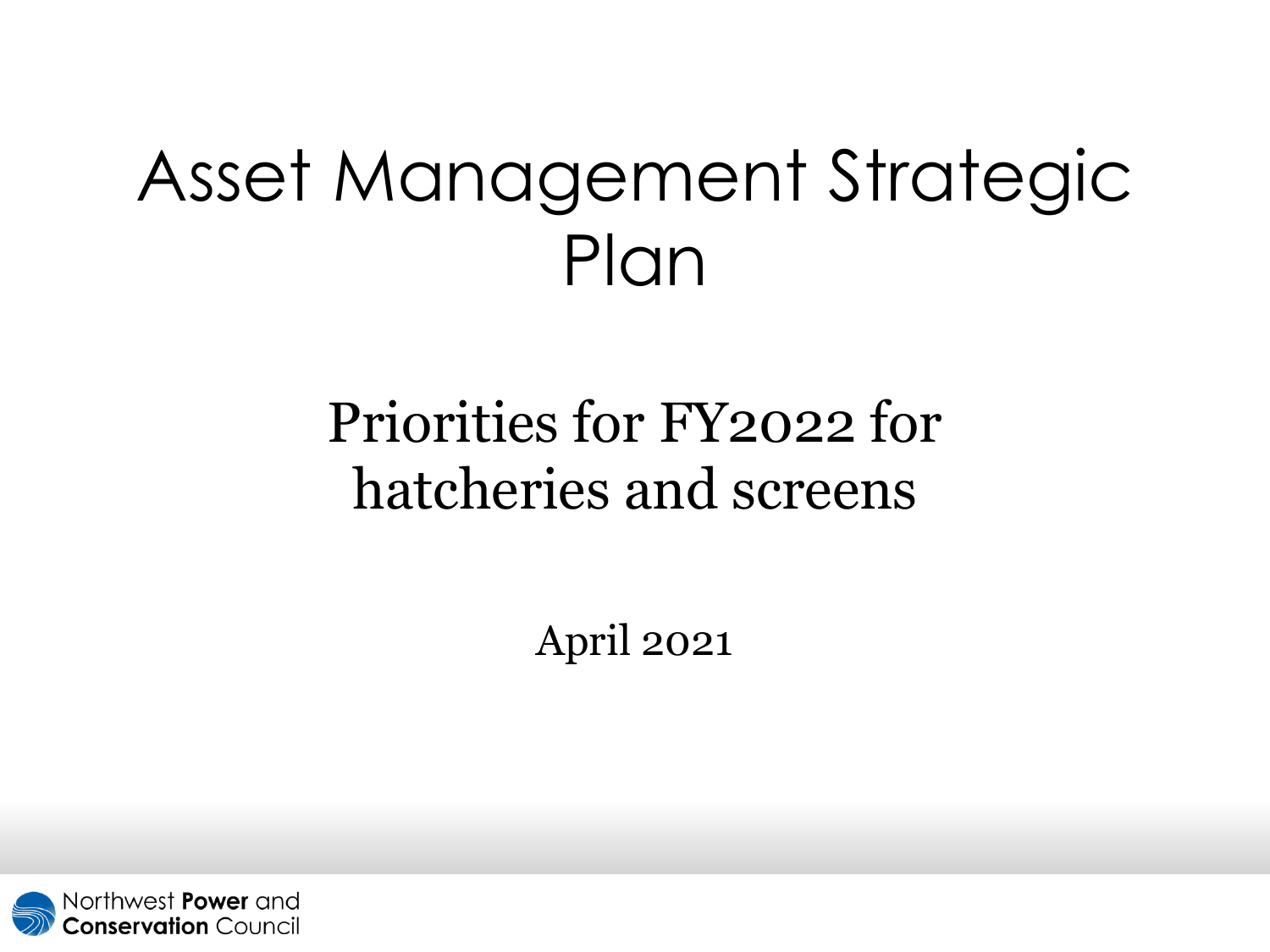## Annual Process

### Annual Process

- January request priorities from sponsors and managers
- **February to April review priorities received**
- **March to May discussion and confirmation of** priorities with Asset Management Subcommittee and Fish and Wildlife Committee.
- **May Council decision and recommendation to** Bonneville

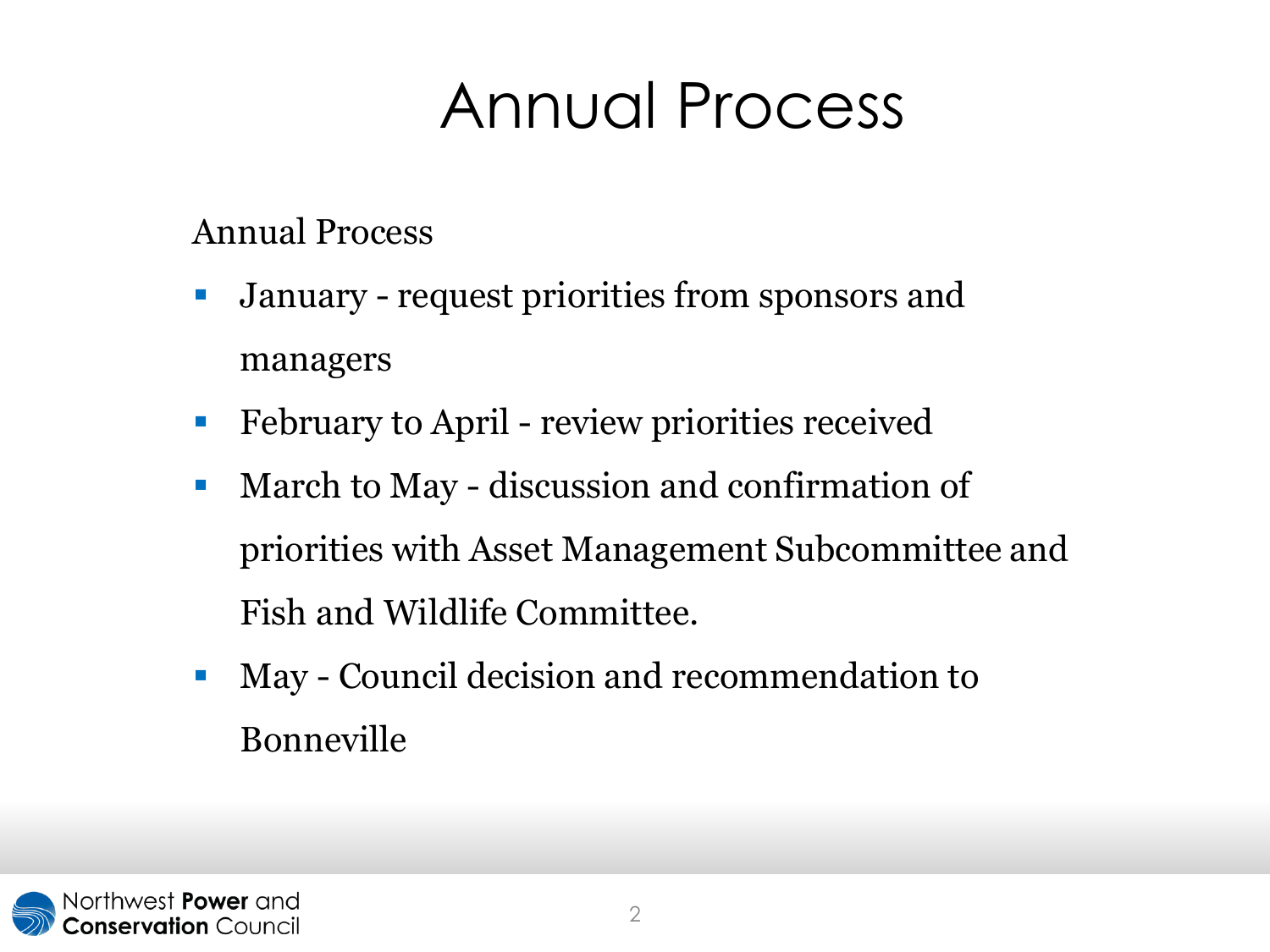## Program Hatcheries

| Lake Roosevelt Resident -<br>Sherman Hatchery, | Pole barn for vehicle/equipment storage            | \$50,000  |
|------------------------------------------------|----------------------------------------------------|-----------|
| Project #1991-047-00                           |                                                    |           |
|                                                |                                                    |           |
|                                                | New roof and siding                                | \$30,000  |
|                                                | Residence carpet                                   | \$10,000  |
|                                                | Biosecurity/drainage upgrade - gravel              | \$20,000  |
|                                                | and paving                                         |           |
|                                                | Refurbish domestic well to provide                 | \$25,000  |
|                                                | adequate flow                                      |           |
| Umatilla Hatchery -                            | <b>Replace predator Netting</b>                    | \$37,068  |
| Project #1989-035-00                           |                                                    |           |
|                                                | Seal (asphalt) settling pond to prevent<br>leaking | \$56,900  |
|                                                |                                                    |           |
| <b>Snake River Sockeye Propagation -</b>       | Rebuild heat exchanger (i.e., replace              | \$8,826   |
| Eagle Hatchery,                                | chiller seals and plates cleaned)                  |           |
| Project # 2007-402-00                          |                                                    |           |
| Total                                          |                                                    | \$237,794 |

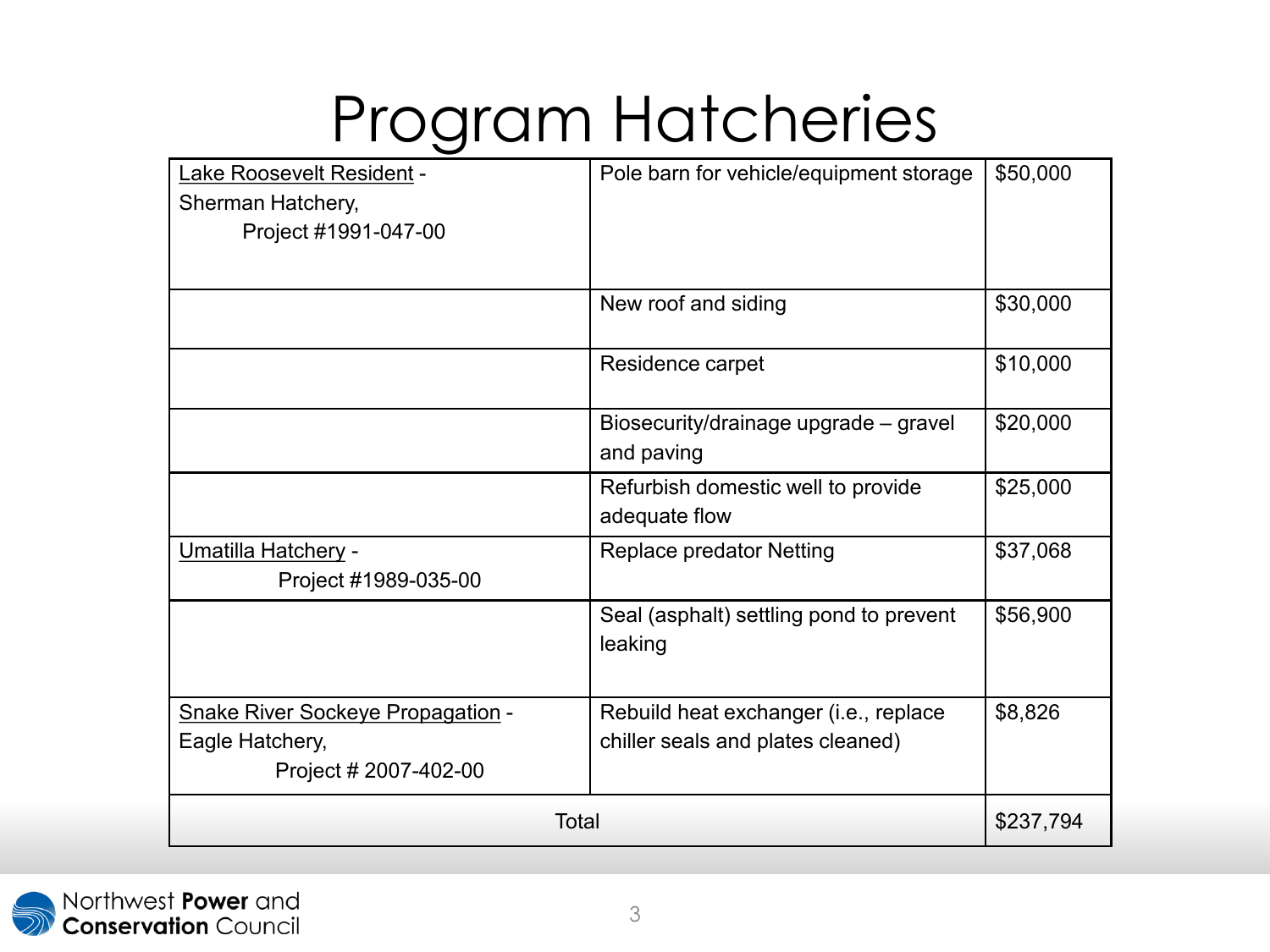## Program Screens

| Idaho,<br>Project # 1994-015-00 | Replace Lemhi river -32 (L-32) fish screen.                                                 | \$115,000 |
|---------------------------------|---------------------------------------------------------------------------------------------|-----------|
| WDFW,<br>Project #1992-009-00   | Refurbish the McDaniel gantry and drum screen and<br>refurbish the Twisp Power drum screen. | \$100,000 |
| ODFW,<br>Project #1993-066-00   | Refurbish Brenda Ricco screen and updates, part and<br>material replacements                | \$40,000  |
| Total                           |                                                                                             | \$255,000 |